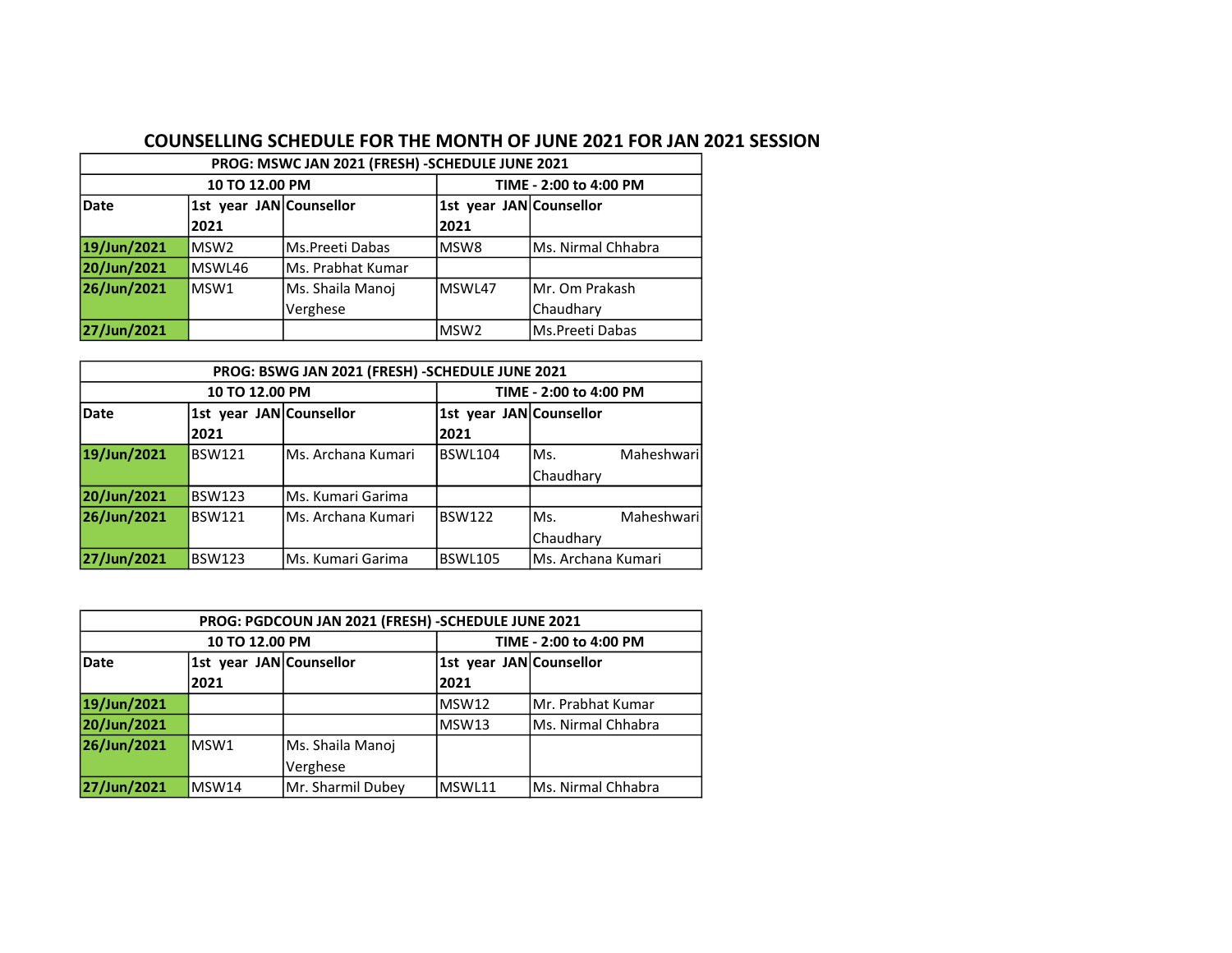| PROG: CAFE JAN 2021 (FRESH) - SCHEDULE JUNE 2021 |                         |  |                         |                  |  |  |  |
|--------------------------------------------------|-------------------------|--|-------------------------|------------------|--|--|--|
| TIME - 2:00 to 4:00 PM<br>10 TO 12.00 PM         |                         |  |                         |                  |  |  |  |
| Date                                             | 1st year JAN Counsellor |  | 1st year JAN Counsellor |                  |  |  |  |
|                                                  | 2021                    |  | 2021                    |                  |  |  |  |
| 19/Jun/2021                                      |                         |  | IBFEE103                | Mr.Sharmil Dubey |  |  |  |

|             | <b>IGNOU -Study Centre -29047D MANOVIKAS CHARITABLE SOCIETY</b> |                                                 |                         |                   |                 |                 |  |  |  |
|-------------|-----------------------------------------------------------------|-------------------------------------------------|-------------------------|-------------------|-----------------|-----------------|--|--|--|
|             |                                                                 | PROG: BAG JAN 2021 (FRESH) - SCHEDULE JUNE 2021 |                         |                   |                 |                 |  |  |  |
|             | 10 TO 12.00 PM                                                  |                                                 | 12.00 TO 2.00 PM        |                   |                 | 2.00 TO 4.00 PM |  |  |  |
| Date        | 1st year JAN Counsellor                                         |                                                 | 1st year JAN Counsellor |                   | 1st             | vear Counsellor |  |  |  |
|             | 2021                                                            |                                                 | 2021                    |                   | <b>JAN 2021</b> |                 |  |  |  |
| 19/Jun/2021 |                                                                 |                                                 | BSOC131                 | Ms.Indira Alok    | BHDAE182        | lMs. Rubi       |  |  |  |
|             |                                                                 |                                                 |                         |                   |                 | lKumari         |  |  |  |
| 20/Jun/2021 | <b>BEGAE 182</b>                                                | IMs. Parveen bano                               | BESC131                 | lMs.Indira Alok   | BECC132         | Ashokl<br>IMr.  |  |  |  |
|             |                                                                 |                                                 |                         |                   |                 | lKumar          |  |  |  |
|             |                                                                 |                                                 |                         |                   |                 | Aggarwal        |  |  |  |
| 26/Jun/2021 | BECC131                                                         | Ashok<br>IMr.                                   | Kumar BEGC131           | lMs. Parveen bano | BSOC132         | lMs.Neeru       |  |  |  |
|             |                                                                 | Aggarwal                                        |                         |                   |                 | Tandon          |  |  |  |
| 27/Jun/2021 |                                                                 |                                                 | BPSC131                 | lMs. Sunita Soni  | BHDLA136        | lMs. Rubi       |  |  |  |
|             |                                                                 |                                                 |                         |                   |                 | lKumari         |  |  |  |

| <b>IGNOU -Study Centre -29047D MANOVIKAS CHARITABLE SOCIETY</b> |                                          |                                                              |         |                     |  |  |  |
|-----------------------------------------------------------------|------------------------------------------|--------------------------------------------------------------|---------|---------------------|--|--|--|
| PROG: MSWC2 JAN 2021 (RR) - SCHEDULE (JUNE 2021)                |                                          |                                                              |         |                     |  |  |  |
|                                                                 | 10 TO 12.00 PM<br>TIME - 2:00 to 4:00 PM |                                                              |         |                     |  |  |  |
| Date                                                            |                                          | 2nd year JAN Counsellor<br>2nd year JAN<br><b>Counsellor</b> |         |                     |  |  |  |
|                                                                 | 2021                                     |                                                              | 2021    |                     |  |  |  |
| 19/Jun/2021                                                     |                                          |                                                              | MSW12   | Mr. Prabhat Kumar   |  |  |  |
| 20/Jun/2021                                                     | MSWL-48                                  | Mr. Sharmil Dubey                                            | lMSW13  | IMs. Nirmal Chhabra |  |  |  |
| 26/Jun/2021                                                     |                                          |                                                              | MSWL-49 | Mr. Prabhat Kumar   |  |  |  |